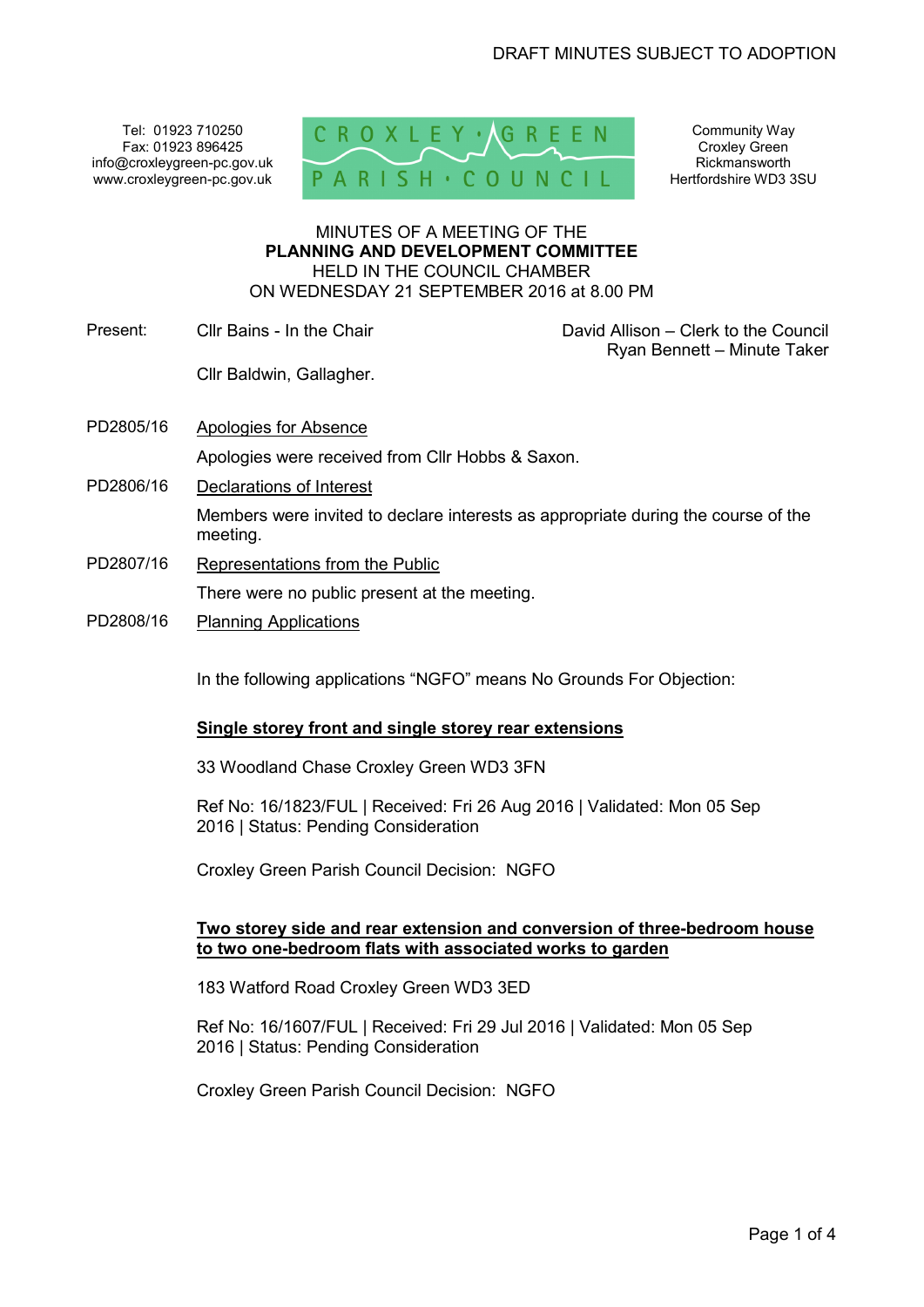# **Single storey rear extension and conversion of garage into habitable accommodation including alterations to fenestration**

97 Byewaters Croxley Green WD18 8WH

Ref No: 16/1866/FUL | Received: Mon 05 Sep 2016 | Validated: Tue 06 Sep 2016 | Status: Pending Consideration

# **Croxley Green Parish Council Decision: NGFO**

### **Single storey rear extension**

11 Watford Road Croxley Green WD3 3DL

Ref No: 16/1915/FUL | Received: Mon 12 Sep 2016 | Validated: Wed 14 Sep 2016 | Status: Pending Consideration

Croxley Green Parish Council Decision: NGFO

# **First floor side extension and loft conversion including rear dormers and front rooflight**

30 Yorke Road Croxley Green WD3 3DN

Ref No: 16/1881/FUL | Received: Tue 06 Sep 2016 | Validated: Thu 15 Sep 2016 | Status: Pending Consideration

Croxley Green Parish Council Decision: NGFO

### **Single storey front, side and rear extension**

5 Richmond Way Croxley Green WD3 3SF

Ref No: 16/1917/FUL | Received: Mon 12 Sep 2016 | Validated: Mon 19 Sep 2016 | Status: Pending Consideration

Croxley Green Parish Council Decision: NGFO

### PD2809/16 Recent Decisions by Three Rivers District Council

### **APPROVED**

| <b>Application No:</b> | 16/1531/FUL                                  |
|------------------------|----------------------------------------------|
| <b>Application:</b>    | Single storey front, side and rear extension |
| <b>Address:</b>        | 118 Watford Road Croxley Green Rickmansworth |
| <b>CGPC Decision:</b>  | <b>NGFO</b>                                  |
| <b>TRDC Decision:</b>  | <b>Approved</b>                              |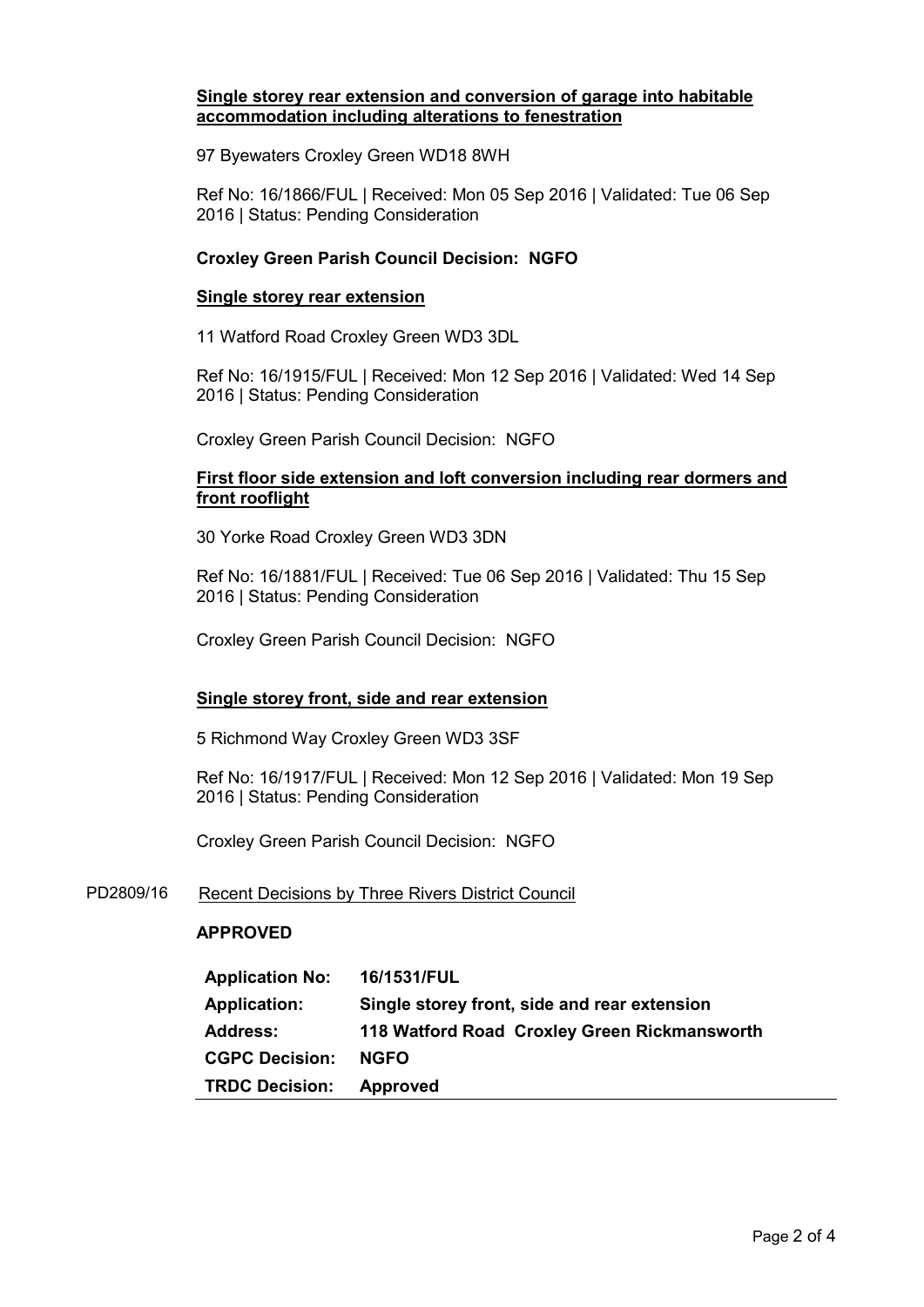| <b>Application No:</b> | 16/1526/FUL                                                                                                                                                 |
|------------------------|-------------------------------------------------------------------------------------------------------------------------------------------------------------|
| <b>Application:</b>    | Single storey rear conservatory                                                                                                                             |
| <b>Address:</b>        | 4 Appleby Drive Croxley Green WD3 3FP                                                                                                                       |
| <b>CGPC Decision:</b>  | <b>NGFO</b>                                                                                                                                                 |
| <b>TRDC Decision:</b>  | <b>Approved</b>                                                                                                                                             |
| <b>Application No:</b> | 16/1522/FUL                                                                                                                                                 |
| <b>Application:</b>    | Single storey front entrance porch and alterations to fenes                                                                                                 |
| <b>Address:</b>        | The Coach House The Grove Dugdales                                                                                                                          |
| <b>CGPC Decision:</b>  | <b>NGFO</b>                                                                                                                                                 |
| <b>TRDC Decision:</b>  | <b>Approved</b>                                                                                                                                             |
| <b>Application No:</b> | 16/1529/FUL                                                                                                                                                 |
| <b>Application:</b>    | Part two storey and first floor side extension, new front po<br>and alterations to front dormer                                                             |
| <b>Address:</b>        | 8 Uplands Croxley Green Rickmansworth                                                                                                                       |
| <b>CGPC Decision:</b>  | <b>NGFO</b>                                                                                                                                                 |
| <b>TRDC Decision:</b>  | <b>Approved</b>                                                                                                                                             |
| <b>Application No:</b> | 16/1570/FUL                                                                                                                                                 |
| <b>Application:</b>    | Single storey rear extension, alterations to existing<br>including replacement of flat roof with pitched roof and<br>porch, and alterations to fenestration |
| <b>Address:</b>        | 2 Dugdales Croxley Green WD3 3JW                                                                                                                            |
| <b>CGPC Decision:</b>  | <b>NGFO</b>                                                                                                                                                 |
| <b>TRDC Decision:</b>  | <b>Approved</b>                                                                                                                                             |
| <b>Application No:</b> | 16/1300/RSP                                                                                                                                                 |
| <b>Application:</b>    | <b>Retrospective: Alterations to fenestration</b>                                                                                                           |
| <b>Address:</b>        | 88 Watford Road Croxley Green WD3 3BP                                                                                                                       |
| <b>CGPC Decision:</b>  | <b>NGFO</b>                                                                                                                                                 |
| <b>TRDC Decision:</b>  | <b>Approved</b>                                                                                                                                             |
| <b>Application No:</b> | 16/1468/FUL                                                                                                                                                 |
| <b>Application:</b>    | Extension to front porch; conversion<br>of<br>garage<br>accommodation and alterations to roof, fenestration and fro                                         |
|                        |                                                                                                                                                             |
| <b>Address:</b>        | 19 Windmill Drive Croxley Green Rickmansworth                                                                                                               |
| <b>CGPC Decision:</b>  | <b>NGFO</b>                                                                                                                                                 |